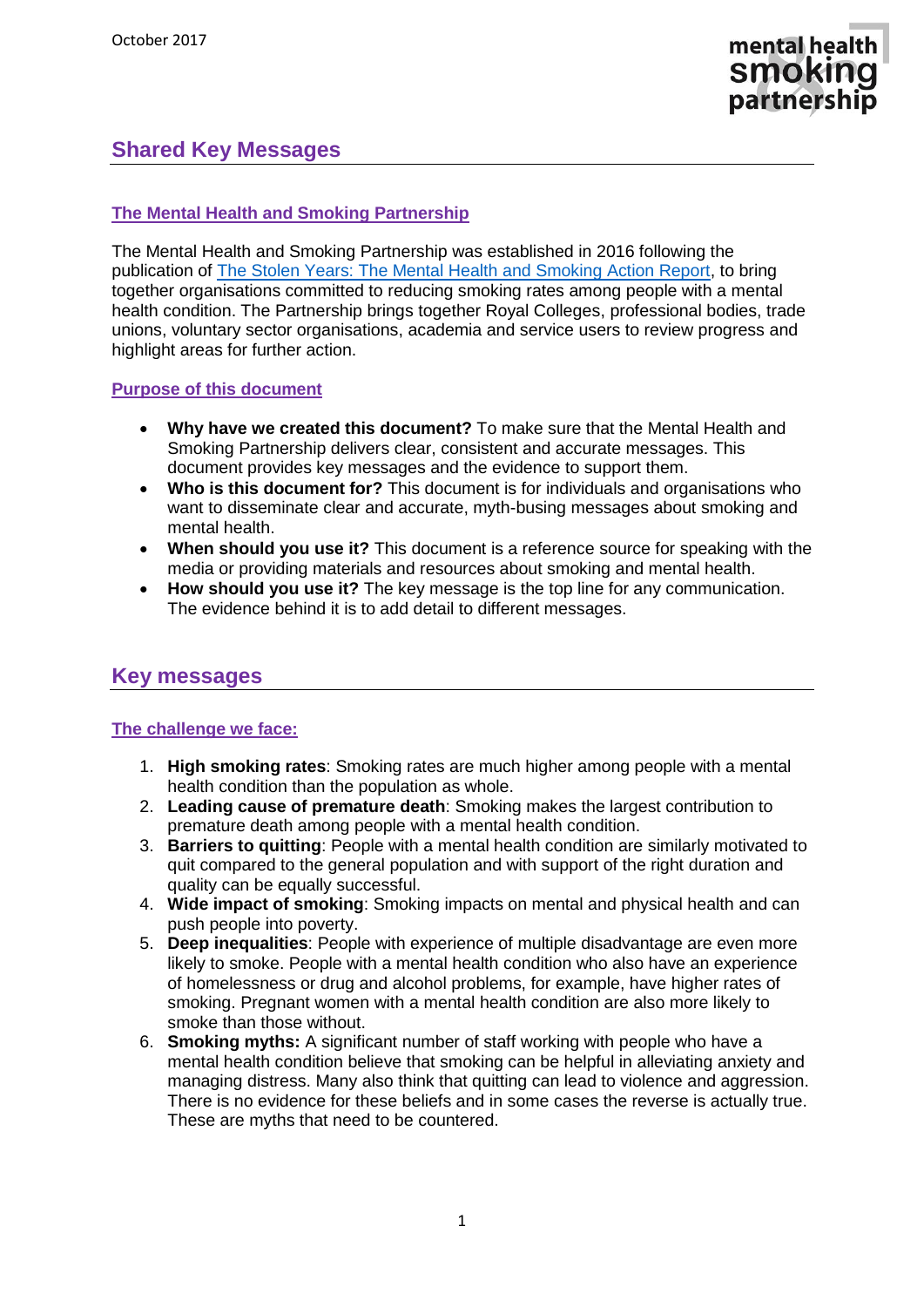# **The changes we need:**

- 1. **National leadership**: Implementation of *Towards a Smokefree Generation: A Tobacco Control Plan for England*, alongside a specific target to reduce rates of smoking among people with a mental health condition.
- 2. **Local co-ordination**: Shared plans between local authorities and the NHS to reduce smoking among people with a mental health condition.
- 3. **Empowered and informed people**: Service users empowered by public health and mental health services to take control of their own smoking and be included in the development of relevant services.
- 4. **Trained staff**: Mental health staff to receive appropriate training in smoking cessation and smoking cessation specialists to be trained in mental health; this training needs to be maintained and updated.
- 5. **Environments that support quitting**: Full implementation of National Institute for Health and Care Excellence (NICE) Guidance PH48 in all mental health trusts to treat tobacco dependency, alongside implementing smokefree grounds.
- 6. **Alternatives for those who can't quit**: Information should be given to those who cannot quit about a range of alternative nicotine containing products including electronic cigarettes
- 7. **Better data and more research**: Improved official data on smoking rates and service provision for people with a mental health condition who smoke alongside encouraging research to fill current gaps in the evidence base.

# Further evidence: The challenge we face

#### **1. High smoking rates**

- Smoking prevalence among the general population was 15.5% in 2016<sup>1</sup> but was substantially higher among those with a mental health condition<sup>2</sup> and has remained consistent at around 40% over the last 20 years.<sup>3</sup>
- <span id="page-1-2"></span>• Smoking rates vary among people with a mental illness:
	- o Among people with a common mental disorder (anxiety and/or depression) the smoking rate is 34%, however among those with a common mental disorder and living in poverty the smoking rate rises to up to 46%, 4
	- o Among people with a severe mental illness the smoking rate was around 40%, 5
	- $\circ$  This rises to up to 60% for those with probable psychosis, <sup>2, 6</sup>
	- $\circ$  And up to 70% among people in psychiatric units.<sup>7</sup>
- <span id="page-1-4"></span><span id="page-1-0"></span> Today, a third of all tobacco smoked in the UK is smoked by someone with a mental health condition.<sup>8</sup>

## **2. Leading cause of premature death**

- <span id="page-1-1"></span> People with a mental health condition die on average 10-20 years earlier than the general population<sup>9</sup> and high rates of smoking are the largest single reason for this gap in life expectancy.<sup>[8](#page-1-0)</sup>
- Among people with schizophrenia, for example, smoking prevalence is approximately 65%. Women with schizophrenia die approximately 9.8 years earlier than average and men 14.6 years. $9,10$  $9,10$

## **3. Barriers to quitting**

- <span id="page-1-3"></span>• Motivation to quit:
	- o The 2010 Health Survey for England found that 66% of smokers with a mental health condition wanted to quit.<sup>11</sup> These findings are supported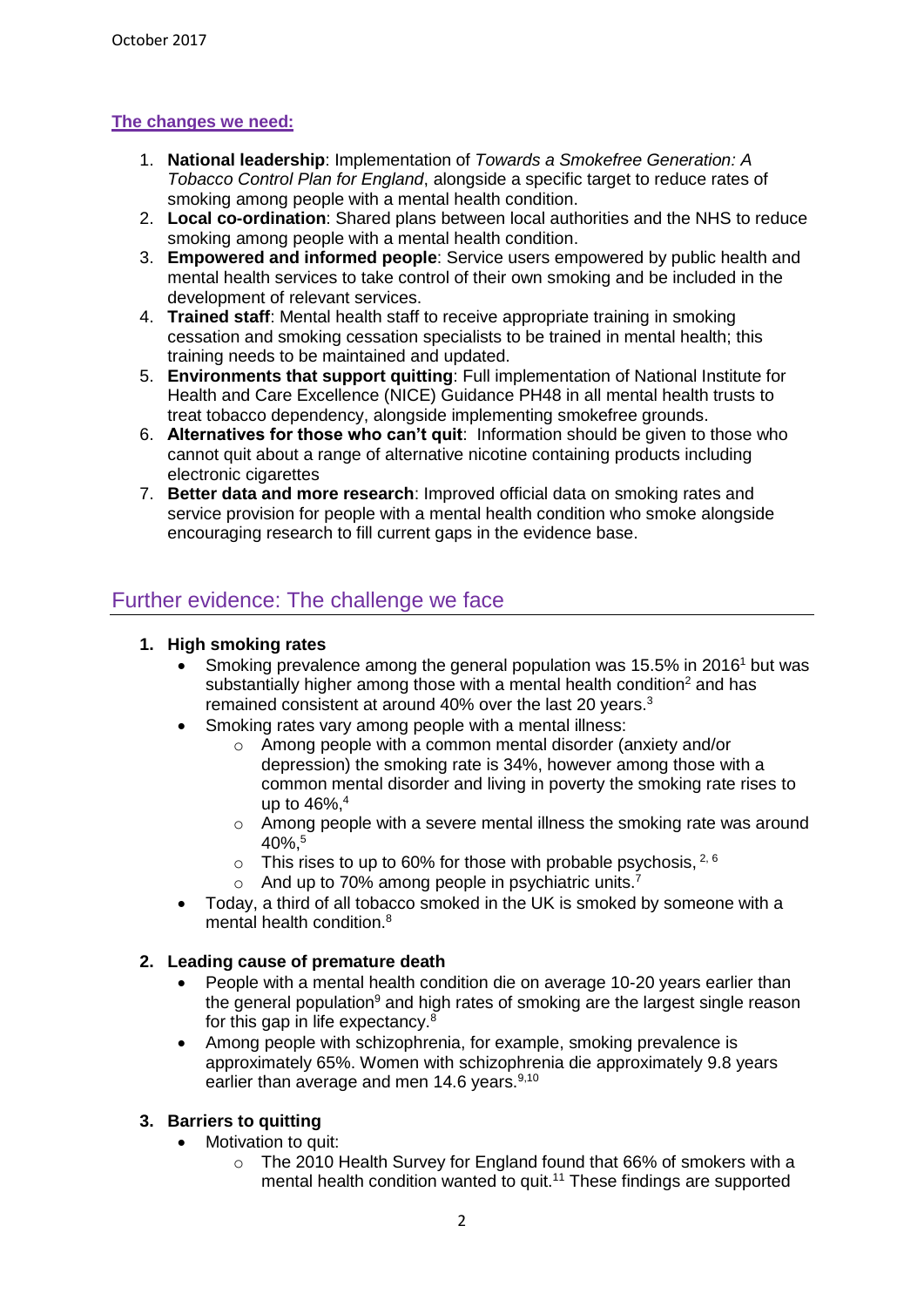<span id="page-2-0"></span>by a survey of 355 mental health service users commissioned by Action on Smoking and Health (ASH) which, whilst not representative, found 55% wanted to quit and a quarter of those wanted to do so in the next three months.<sup>12</sup> This shows that there is a clear desire to quit smoking among people with a mental health condition.

- o People with a mental health condition are concerned about the impact smoking is having on their health, with 64% of people in the ASH survey reporting that that the health consequences of smoking tobacco worried them. [12](#page-2-0)
- Barriers people face:
	- $\circ$  One of the primary barriers smokers with a mental health condition face is that they are likely to be more heavily a[d](#page-1-0)dicted<sup>8</sup> and as such may need more support to quit and require higher dosages of stop smoking medications for longer periods.
	- o There are also low expectations of smokers in mental health settings. Respondents to the ASH survey reported that smoking was not being routinely discussed with them in health and social care settings. Of those respondents who smoked, 43% said that in the past year they had not been spoken to about their smoking by a health professional. Further, of those who had been asked, 23% said they were not always advised to quit, and 37% said that while they had been advised to quit they were not always offered any help to do so.<sup>[12](#page-2-0)</sup> This echoes previous research, which has found systemic barriers are in place in mental health settings, primary among which is the low expectation among healthcare professionals that service users will be able to quit.<sup>13,14</sup>
	- o Furthermore, those spending time in mental health services are likely to be surrounded by others who smoke which can undermine individual quit attempts. In some inpatient settings smoking breaks are such a fundamental part of the routine that facilitating smoking can dominate therapeutic activities and pressure people to start smoking on arrival.<sup>15</sup> Comprehensive smokefree policies that include the grounds as well as inside buildings, alongside the provision of treatment and support for smokers to stop smoking, should change this.<sup>[15](#page-2-1)</sup>
	- o Although individuals with a mental health condition typically have frequent contact with primary care services, they are less likely to receive a smoking cessation intervention per consultation than those without a mental health condition.<sup>16</sup> This illustrates the need for all healthcare services to improve their treatment pathways for individuals with a mental health condition.

#### 4. **Wide impact of smoking**

- <span id="page-2-2"></span><span id="page-2-1"></span> Impact on mental health and medications
	- o Smoking cessation has been associated with reductions in depression, anxiety and stress as well as improved positive mood and quality of life compared with continuing to smoke.<sup>17</sup>
	- o The impact of quitting smoking on mood and anxiety appears to be equal to or larger than that of antidepressant treatments.<sup>[17](#page-2-2)</sup>
	- o Quitting smoking can reduce the necessary dose of some antipsychotic medications, which can reduce the cost of mental health services to the public purse. [17](#page-2-2)
- Impact on incomes
	- o Higher rates of smoking are observed among those with a mental health condition who are below the poverty line.[4](#page-1-2)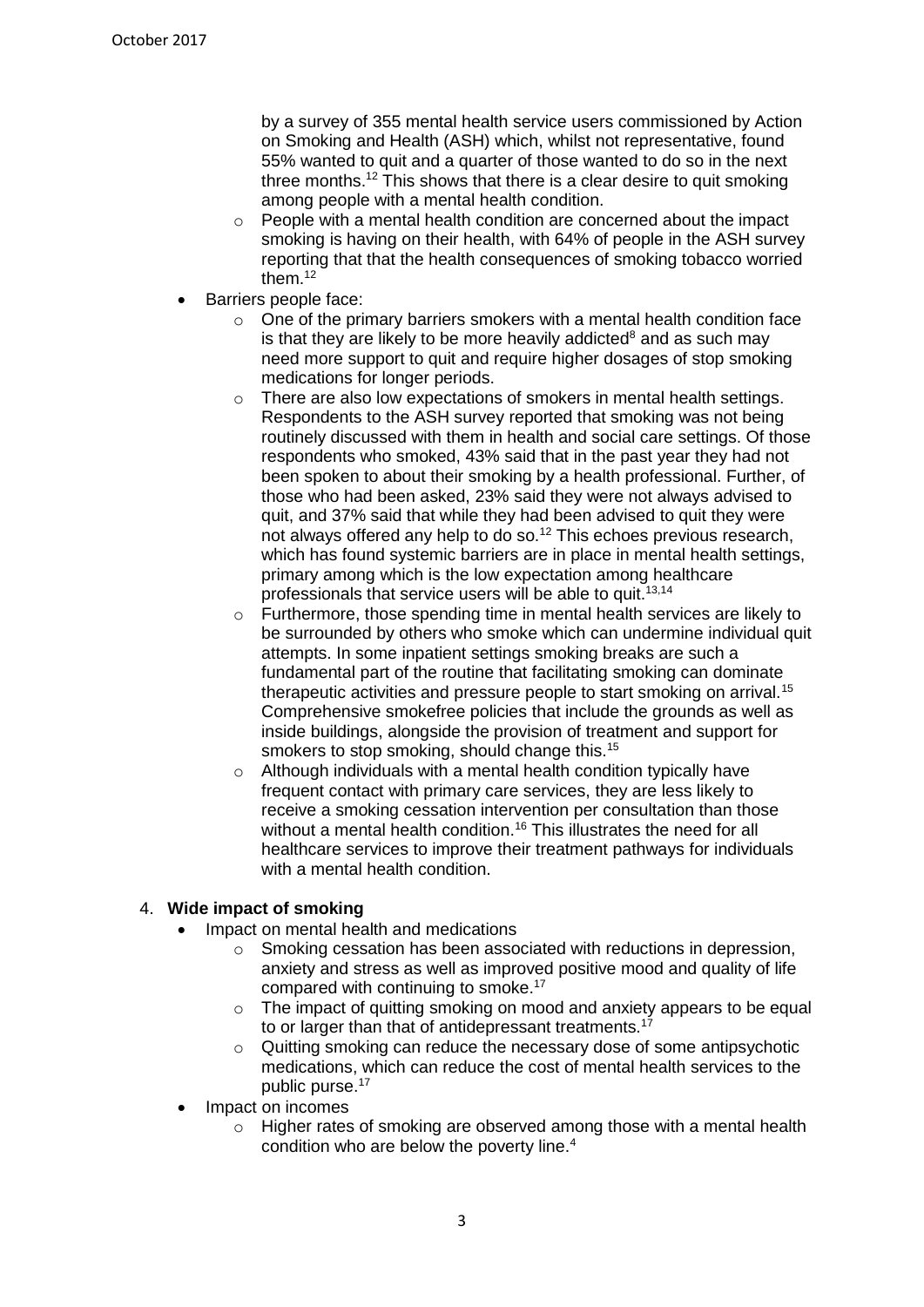- o Approximately 135,000 people with a common mental disorder are pushed into poverty if their spending on tobacco is taken into account[.](#page-1-2) 4
- o This can lead to people engaging in risky behaviours such as collecting cigarette butts and purchasing illicit tobacco from criminal networks[.](#page-1-2)<sup>4</sup>

#### **5. Deep inequalities**

- There are a number of groups who experience mental health problems where smoking rates are particularly high.
- People with an experience of **homelessness** are estimated to have very high rates of smoking, for example a survey by London charity St Mungo's found that 73% of their service users smoked.<sup>18</sup>
- **Prisoners** have very high rates of smoking. A 2007 Government survey of two English prisons found smoking prevalence of 78% and 88%.<sup>19</sup>
- **Looked-after children** in the care system are likely to have much higher rates of smoking that other children.<sup>20</sup> A 2003 study found that as many as two thirds of children in residential care smoke. 21
- **Pregnant women with a mental health condition** are more likely to still be smoking at the time of delivery compared to women without a mental health condition, despite being more likely to accept referrals to smoking cessation services.<sup>22</sup> This has a lasting impact, as smoking during pregnancy increases the risk of physical and mental health conditions in children. $^{23,24}$

#### **6. Smoking Myths**

- There is evidence that mental health professionals lack knowledge and skills to effectively address people's smoking behaviour and that this gap in training is impacting on their behaviour and willingness to raise smoking with service users. $25,26$
- Common myths and widespread misunderstandings around the effects of smoking and smoking cessation on people with a mental health condition can dissuade staff from encouraging smoking cessation. For example, the mistaken belief that people with a diagnosed condition cannot use some kinds of stop smoking medications.<sup>27</sup>
- It is important that these myths are addressed, and that staff are equipped with the information they need to support service users. This is particularly important as some medications such as varenicline and buproprion, which can be highly effective in supporting quit attempts, are not being utilised effectively due to these misunderstandings.<sup>28</sup>

# Further evidence: The changes we need

## 1. **National leadership**

Full and effective implementation of: *Towards a Smokefree Generation: A Tobacco*  Control Plan for England,<sup>29</sup> and a specific national target to reduce rates of smoking among people with a mental health condition.

- The most effective way to tackle smoking is through comprehensive strategy that seeks to tackle demand and supply for tobacco.<sup>30</sup> However, to date approaches that have been successful for the population as a whole have failed to deliver as well for those with a mental health condition.<sup>31</sup>
- The aims laid out in the new Tobacco Control Plan around implementation of smokefree policies, data collection and further integration of stop smoking services will be key to tackling these inequalities and ensuring no group is left behind as we move towards a smokefree future.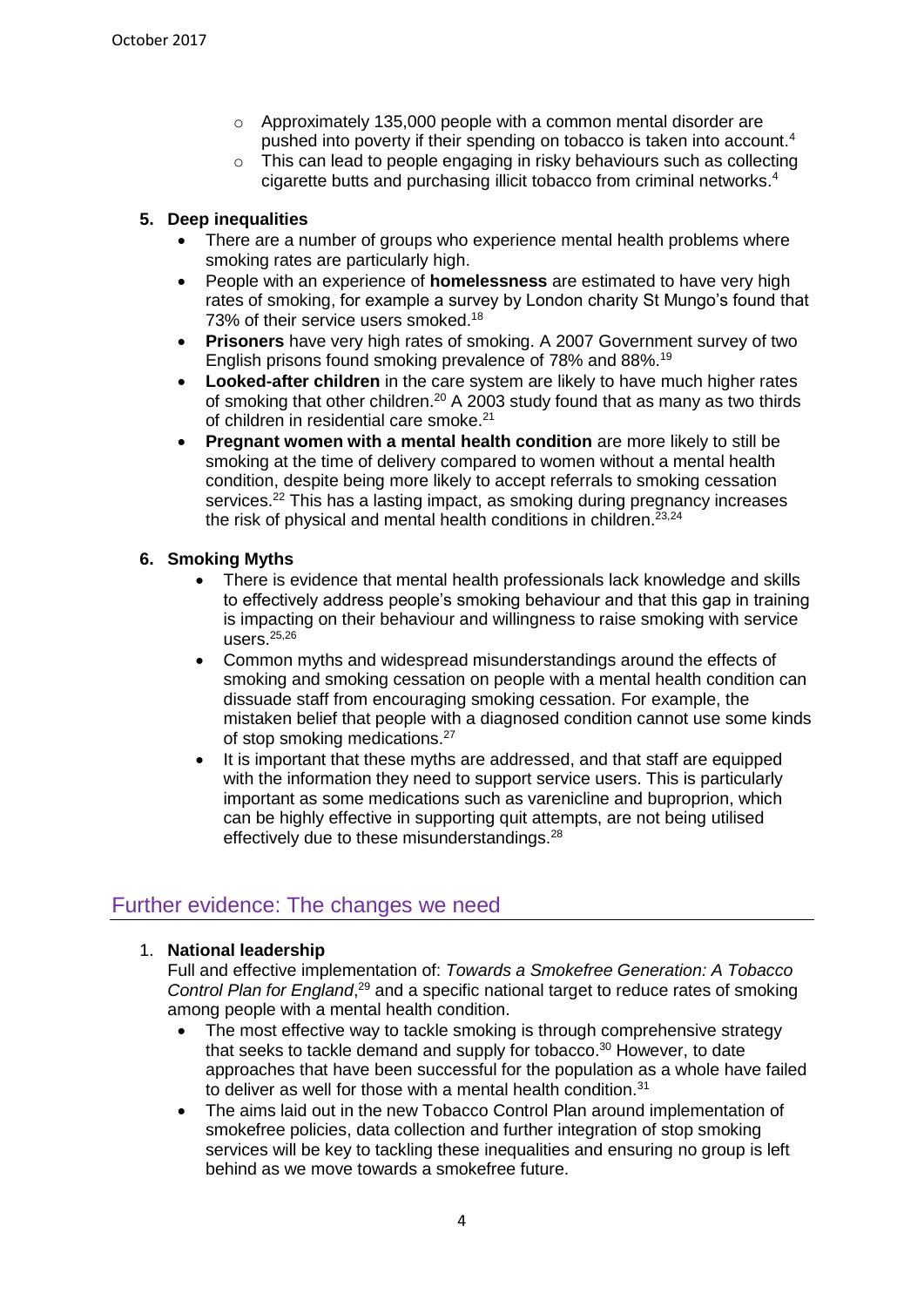## **2. Local co-ordination**

There need to be shared plans between local authorities and the NHS to reduce smoking among people with a mental health condition.

- Need for a joined up approach:
	- o Local service delivery and pathways in and out of secondary care are vital to ensuring that people have access to the right quit support, whether they are in secondary care or in the community.<sup>[8](#page-1-0)</sup>
	- $\circ$  It is estimated that only a quarter of people with a common mental disorder seek treatment for their condition, and most frequently in primary care.<sup>32</sup> Therefore, it is important that a strategic approach is taken to tackling smoking in primary as well as specialist mental health care.
	- o The voluntary and community sector features clearly within planning for local health and wellbeing services, with the sector supporting between 5 and 8 million people every year. A collaborative approach involving these services is needed in order to provide the best support for individuals and communities.
	- $\circ$  While local commitments and responsibilities vary, a joined-up approach across local government, local voluntary sector organisations, and the NHS could help ensure that there is a single co-ordinated approach to providing support to smokers with a mental health condition.
- Provision of high quality cessation services:
	- o While not all smokers will need a treatment service to help them quit smoking, research shows that smokers can improve their chances of quitting by up to four times with the support of a treatment service.<sup>33</sup> Access to specialist treatment is particularly important for people with a high level of tobacco dependence, something that is particularly prevalent amongst smokers with a mental health condition[.](#page-1-0)<sup>8</sup>
	- o Stop smoking services are not always structured in a way that best meets the needs of people with a mental health condition, in terms of the way they deliver services, measure success, and the extent to which they meet the needs of smokers with additional barriers to quitting.<sup>34,35</sup> Service user experiences need to be taken into account in development of local approaches.
	- $\circ$  Relapse prevention is especially important in those with the highest level of addiction.<sup>36</sup> Specialist support at times when relapse may be more common, for example, when transferring between inpatient and community settings, could be an important step forwards in supporting people with a mental health condition to quit.

## 3. **Empowered and informed people**

It is vital that service users are empowered by public health and mental health services to take control of their own smoking and are included in the development of services.

- A majority of smokers with a mental health condition report wanting to quit smoking.<sup>[11](#page-1-3)</sup> Whilst people with mental health conditions often face more barriers to quitting, one method that is known to be effective is utilising peer support workers.<sup>3</sup>
- When smokers attempt to quit with their peer group the likelihood of success increases,<sup>38</sup> suggesting that there is a key role for peer support workers in improving outcomes around smoking.
- Through Rethink Mental Illness' Innovation Network, evidence has been gathered from five mental healthcare providers regarding different approaches to smoking cessation. Learning from these pilots illustrates the value of involving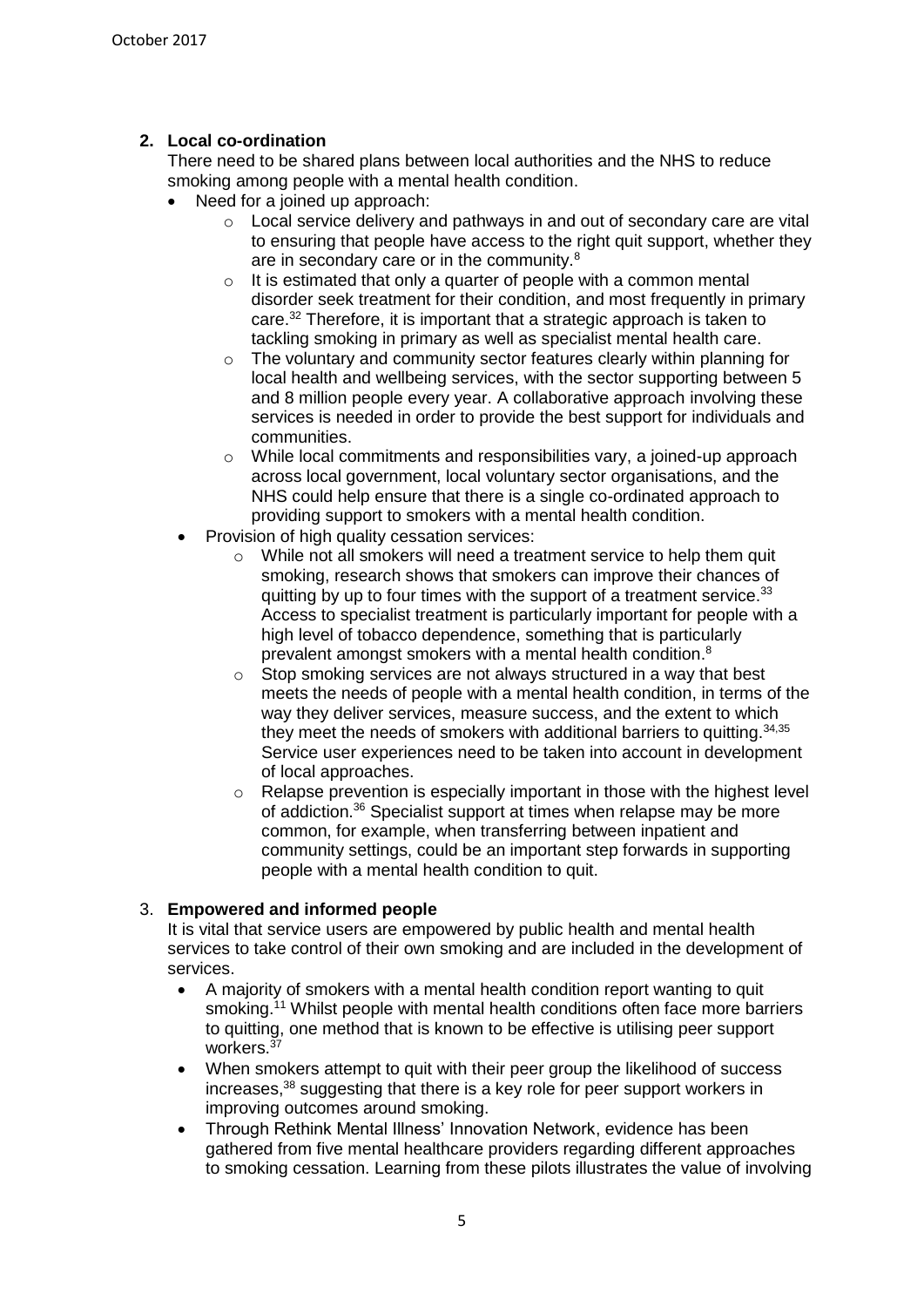<span id="page-5-0"></span>individuals who use the services, through reductions in smoking rates alongside increased access to and awareness of support available.<sup>39</sup>

 An individual's lived experience of going smokefree can provide a powerful narrative and inspiration to others within the same service and this can add value to specialist smoking cessation support.<sup>[39](#page-5-0)</sup> Peer support is often a key part of an individual's introduction to a new ward to unit, which is likely to coincide with a change in smoking status as individuals move into smokefree settings.

#### 4. **Trained staff**

Mental health staff need training in smoking cessation and smoking cessation staff need training in mental health; this training needs to be maintained and updated.

- Training mental health staff around smoking can improve their willingness to address smoking among service users.<sup>[12](#page-2-0)</sup>
- In an ASH survey staff who received smoking cessation training were:
	- o More than twice as likely to report discussing quitting smoking with their patients compared with staff who had received no training.
	- o More likely to think that hospitalisation could provide a good opportunity to address smoking behaviour.
	- o Less likely to think that quitting smoking could have a negative impact on patient recovery and therapeutic relationships.<sup>[12](#page-2-0)</sup>
- Further, we know that mental health service users are more likely to respond positively to smoking cessation support provided by a mental health professional compared with other health professionals, <sup>40</sup> meaning it is essential these staff are given proper training in smoking cessation.
- However, given that many people with a mental health condition will not access formal mental health treatment services, [6](#page-1-4) and many of those who do may be referred to mainstream stop smoking support, it is important that stop smoking service staff have appropriate training and skills to support people with a mental health condition.

#### 8. **Environments that support quitting**

There needs to be full implementation of NICE Guidance PH48 in all mental health trusts to treat tobacco dependency, alongside implementing smokefree grounds.

- <span id="page-5-1"></span>• NICE Guidance PH48:<sup>[15](#page-2-1)</sup>
	- o NICE PH48 was published in 2013 and sets out how smokers should be supported in acute, maternity and mental health services. It should be used in conjunction with NICE quidance on smoking cessation (PH10)<sup>41</sup> and NICE guidance on tobacco harm reduction (PH45). 42
	- $\circ$  It is vital that trusts do not seek to pick and choose which parts of the NICE guidelines they implement. Implementation of smokefree policies in the absence of effective support for people's tobacco dependency misses the point of policies intended to create environments that enhance and support opportunities to quit. It is also likely to run counter to the advice provided by the Care Quality Commission to their inspectors regarding smokefree policies.<sup>43</sup>
	- o Full implementation of NICE PH48 will include providing information to service users ahead of admission regarding the organisation's smokefree policy, identifying smokers on admission, providing access to stop smoking medications for quitting smoking or temporary abstinence, offering intensive support to quit, putting referral systems and follow-ups in place for when people return to the community, and developing smokefree policies.
	- $\circ$  Full implementation of NICE quidance also includes providing support for staff to quit. Where staff continue to smoke during working hours this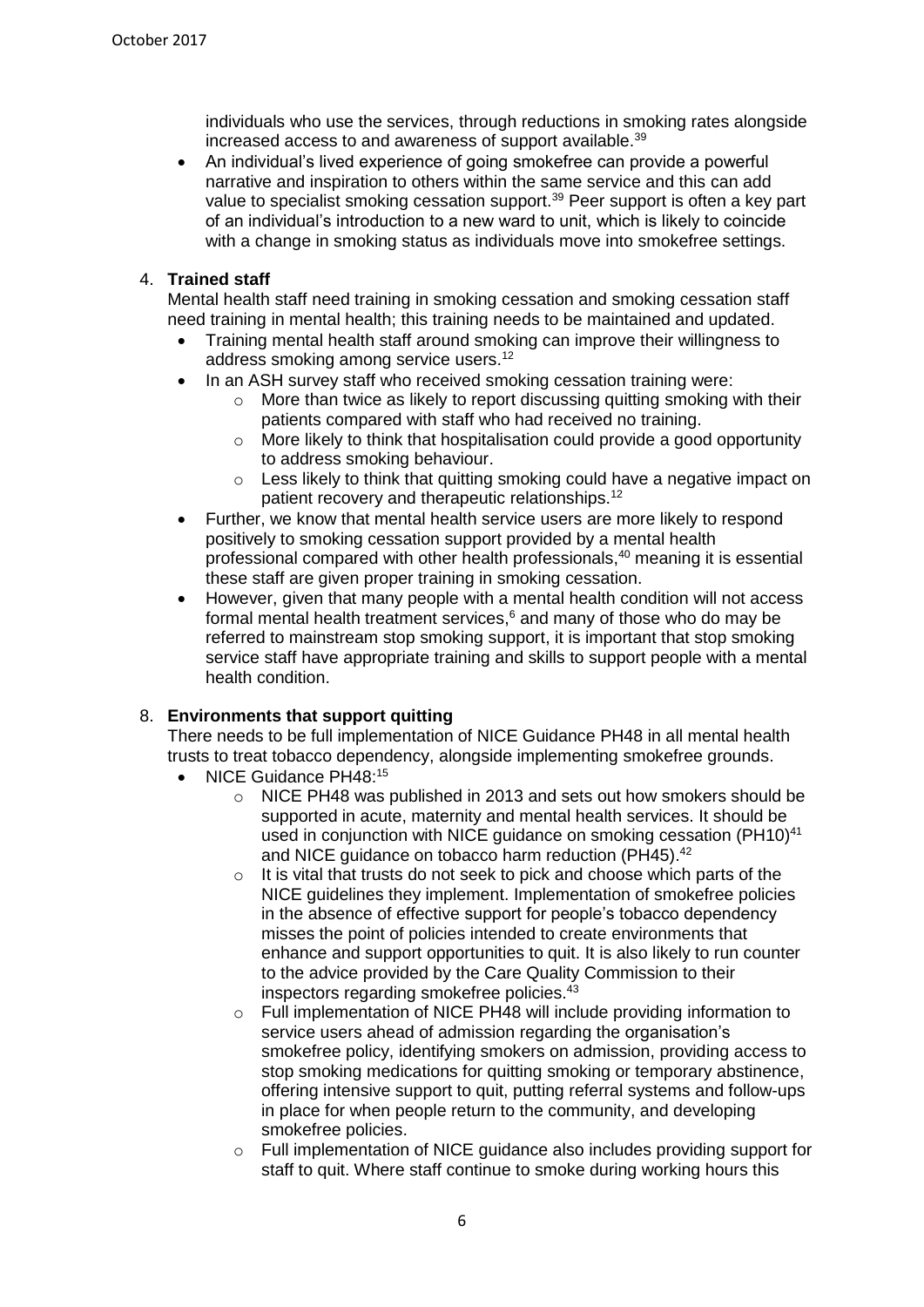<span id="page-6-1"></span><span id="page-6-0"></span>risks undermining the creation of an environment that fully supports quitting. It is also deeply unfair for service users experiencing cravings to have to smell smoke on staff members. In addition, staff who smoke themselves are less likely to discuss smoking with patients than staff who don't smoke.<sup>[12](#page-2-0)</sup>

- Smokefree grounds:
	- o The Mental Health Five Year Forward View contains the ambition for all mental health inpatient units to be smokefree by 2018, in line with NICE PH48 (see above). 44
	- o Smoking has been prohibited inside hospitals since 2008 however an unintended consequence of this has been that outside 'smoking breaks' have become a part of the routine in many inpatient settings.<sup>45</sup> This routine is so strongly ingrained that some people even feel pressured to start smoking on arrival at inpatient units.<sup>[45](#page-6-0)</sup> Research has found that the facilitation of these smoking breaks in four mental health wards took up 6000 hours of staff time over a period of 6 months.<sup>46</sup>
	- o To change this routine and ensure smoking is not prioritised over other activities trusts need to become smokefree; this means not only prohibiting smoking on trust sites but also supporting service users to quit or temporarily abstain from smoking whilst they are using trust services.
	- o A 2016 study estimated the cost of facilitating smoking in four mental health wards was over £130,000 in six months.<sup>[46](#page-6-1)</sup> Further research has shown smoking cessation could release hours of clinical time better used to provide therapeutic care.<sup>47</sup> This research estimated the opportunity cost of supervising smoking was between £50 to £238 per ward per day, or £18,250 to £86,870 per ward per year, depending on the seniority of the staff supervising smoking breaks. Smoking-related diseases among people with a mental health condition cost the NHS an estimated £719 million in 2009/10.<sup>[47](#page-6-2)</sup> This gives an illustration of the costs that can be saved if services transition to becoming smokefree.
	- o Trusts that have gone smokefree in line with the recommendations of NICE Guidance have seen benefits including, for example, a reduction in the number of violent incidents.<sup>48</sup> Trusts such as South London and Maudsley (SLaM)<sup>49</sup> or Tees Esk and Wear Valley (TEWV)<sup>50</sup> show that going smokefree is not only possible, but delivers benefits to Trusts as well as service users.

#### 5. **Alternatives for those who can't quit**

<span id="page-6-2"></span>Information should be given to those who cannot quit about a range of alternative nicotine containing products including electronic cigarettes.

- 'Substitution rather than 'quitting'
	- o Smokers with a mental health condition are often more heavily addicted than other smokers, making quitting harder[.](#page-1-0)<sup>8</sup>
	- o As such, where smokers are struggling to stop smoking, harm reduction approaches should be discussed with them.[42](#page-5-1)
	- $\circ$  Harm reduction in this context means switching to a non-combustible less harmful form of consuming nicotine such as nicotine replacement therapy (NRT).
	- o Where people use alternative sources of nicotine rather than smoking tobacco, they substantially reduce the harm they are exposed to, and NRT can be used for as long as necessary to prevent relapse back to smoking.<sup>[42](#page-5-1)</sup>
	- $\circ$  One likely barrier to a harm reduction approach is the lack of understanding about the relative safety of nicotine compared to other components of tobacco smoke. While nicotine is the addictive component, it is the other chemicals in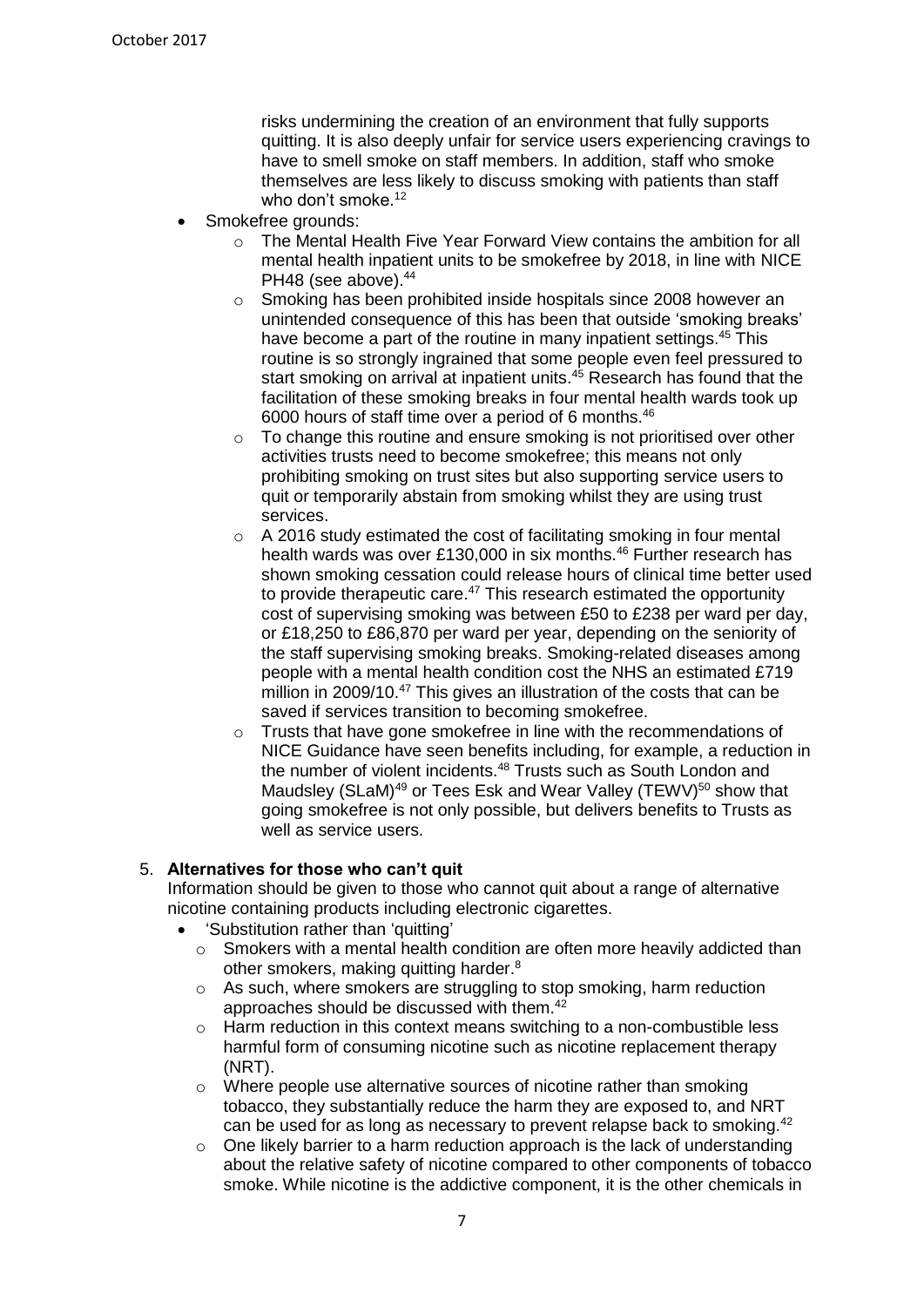tobacco smoke that cause disease and death. <sup>51</sup> This widespread misunderstanding among health professionals and smokers needs to be addressed through better communication about the relative safety of alternative sources of nicotine.

- <span id="page-7-0"></span> Implementation of NICE Guidance on Tobacco Harm Reduction is vital
	- Initiatives like 'cut down to quit', supplying sufficient NRT and stop smoking medications, and supporting temporary abstinence can help people to move away from smoking tobacco in accordance with NICE Guidance on Smoking: Harm reduction (PH45).<sup>[42](#page-5-1)</sup>
	- o Electronic cigarettes, also known as vapourisers, are nicotine delivery systems that do not contain or burn tobacco. As such they are significantly less harmful than tobacco cigarettes.<sup>52</sup>
	- o A review of the evidence on electronic cigarettes conducted by Public Health England concluded that using an "electronic cigarette is around 95% safer than smoking" tobacco.<sup>[52](#page-7-0)</sup> As a result of this, Public Health England made a series of recommendations, including that smokers who cannot or do not want to stop smoking are encouraged to switch to electronic cigarettes, and that stop smoking services should support smokers using electronic cigarettes to quit by offering them behavioural support. [52](#page-7-0)
	- $\circ$  Surveys show electronic cigarettes have quickly become the most popular aid to quitting smoking in the UK,<sup>53</sup> and research suggests that they are increasingly being used in successful quit attempts.54.55
	- o Public Health England states that encouraging smokers who cannot or do not want to stop smoking to switch to electronic cigarettes could help reduce the burden of preventable disease and death caused by smoking. Providers need to consider these recommendations when developing a policy on the use of electronic cigarettes.

#### 6. **Better data and more research**

Improved official data on smoking rates and service provision for people with a mental health condition who smoke is needed.

- Currently there are few high quality measures of smoking rates among people with a mental health condition or of the services and support they receive.
- We need high quality measures both to ensure we have a full picture of the challenge we face and the progress we're making, but also to drive action in the system.
- The Mental Health Services Dataset must include smoking status as a mandatory field including the advice offered by staff to support a service user's tobacco dependency,
- The measure of smoking among Serious Mental Illness groups included in the CCG Outcomes Indicator Set must be updated annually and steps taken to improve the quality of this data to allow for local measures of prevalence.
- NHS England and Public Health England must monitor the implementation of PH48 in mental health settings.
- A well-resourced research programme is needed to fill gaps in our current evidence base.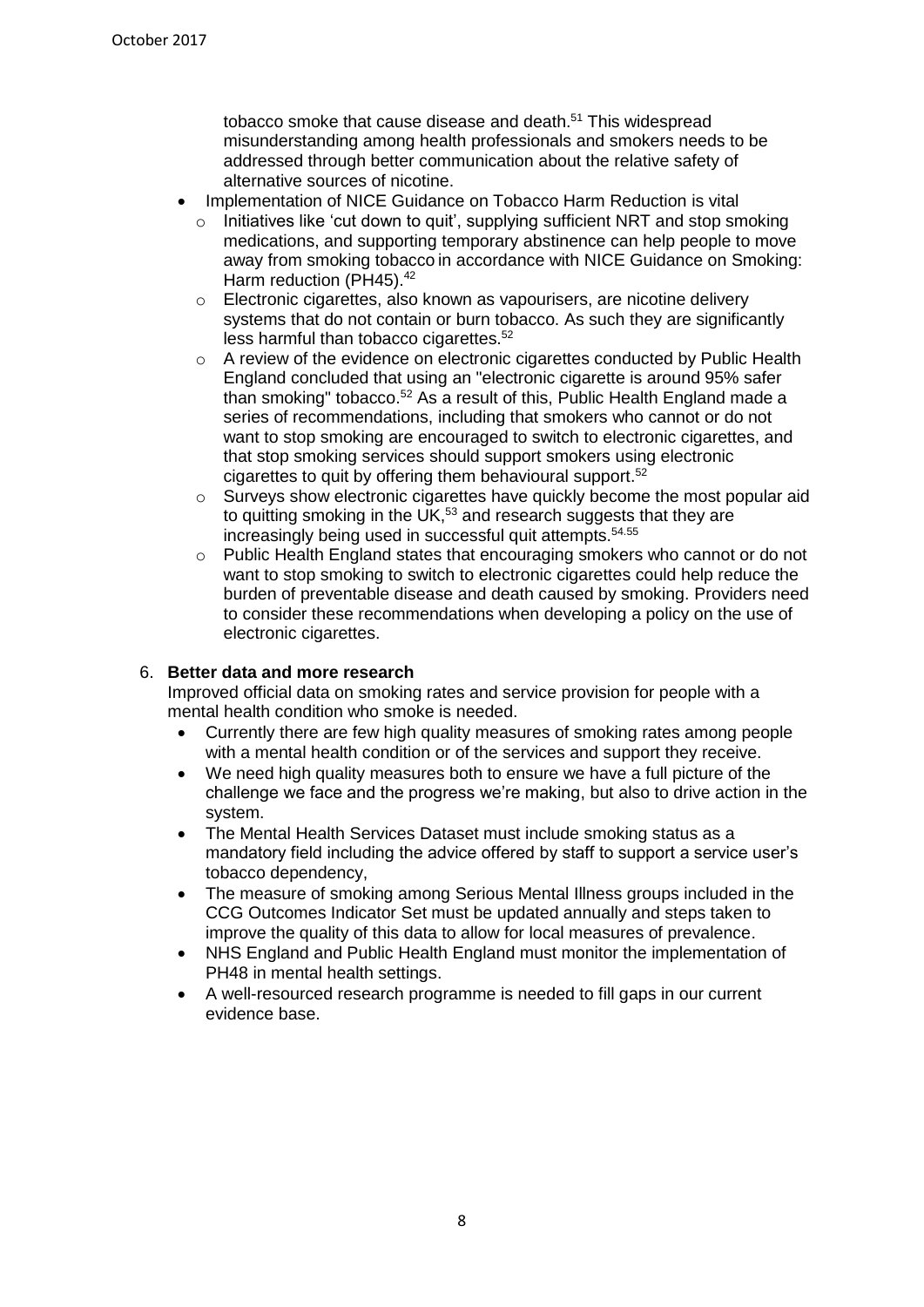# **Endorsing organisations:**















The Department of Health Sciences















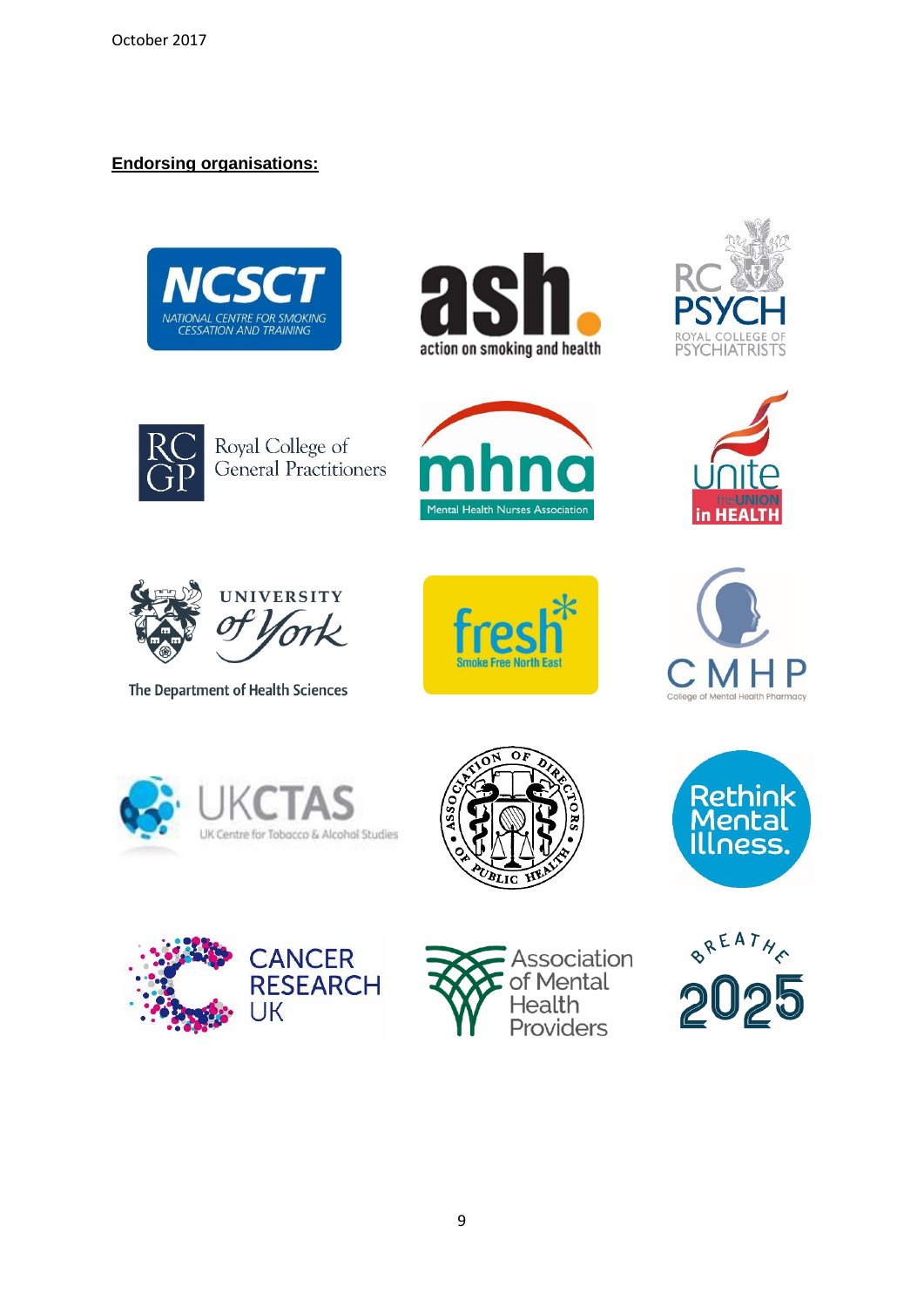October 2017

1

10 Wu C-Y. Chang CK. Robson D. Jackson R. Chen SJ. Hayes R. et al[. Evaluation of Smoking Status Identification Using Electronic Health Records and](http://journals.plos.org/plosone/article?id=10.1371/journal.pone.0074262)  [Open-Text Information in a Large Mental Health Case Register.](http://journals.plos.org/plosone/article?id=10.1371/journal.pone.0074262) PLoS ONE 2013, 8(9): e74262

11 NHS Digital. [Health Survey for England 2010.](http://content.digital.nhs.uk/pubs/hse10report) 2011

12 Action on Smoking and Health. ASH smoking and mental health survey 2016: An analysis of the views of people with a mental health condition and staff [working in mental health services.](http://ash.org.uk/download/ash-survey-of-people-with-mental-health-conditions/) 2016

14 Lawn S. Condon J. [Psychiatric nurses' ethical stance on cigarette smoking by patients: Determinants and dilemmas in their role in supporting cessation.](https://www.ncbi.nlm.nih.gov/pubmed/16643346) International Journal of Mental Health 2006;15(111):118.

15 National Institute of Health and Care Excellence[, Smoking: acute, maternity and mental health services.](https://www.nice.org.uk/guidance/ph48) Public Health Guidance PH48, 2013.

16 Szatkowski L. McNeil A[. The delivery of smoking cessation interventions to primary care patients with mental health problems.](https://www.ncbi.nlm.nih.gov/pubmed/23534846) Addiction, 2013, doi:10.1111/add.12163.

17 Taylor G. McNeill A. Girling A. Farley A. Lindson-Hawley N. Aveyard P. [Change in mental health after smoking cessation: systematic review and meta](https://www.ncbi.nlm.nih.gov/pmc/articles/PMC3923980/)[analysis.](https://www.ncbi.nlm.nih.gov/pmc/articles/PMC3923980/) BMJ 2014; 348: g1151.

18 St Mungo's Client Needs Survey 2013 (personal communication).

19 Acquitted - Best practice guidance for developing smoking cessation services in prisons. Department of Health and HM Prison Service, 2007.

20 Huddlestone L. Pritchard C. Ratschen E. [Smoking and Looked-After Children: A Mixed-Methods Study of Policy, Practice, and Perceptions Relating to](https://www.ncbi.nlm.nih.gov/pmc/articles/PMC4924050/)  dential Units. Int. J. Environ. Res. Public Health 2016, *13*(6), 593; doi: 10.3390/ijerph13060593.

21 [The mental health of young people looked after by local authorities in England.](https://www.google.co.uk/url?sa=t&rct=j&q=&esrc=s&source=web&cd=1&cad=rja&uact=8&ved=0ahUKEwjllvaw_tvVAhUHIcAKHTnkB1sQFggoMAA&url=https%3A%2F%2Fwww.ons.gov.uk%2Fons%2Frel%2Fpsychiatric-morbidity%2Fmental-health-of-young-people-looked-after-by-local-authorities%2F2002-survey%2Fmental-health-of-young-people-looked-after-by-local-authorities-in-england.pdf&usg=AFQjCNFF8PX_ZXgIq9ETBzGJo6S8ksfdpA) Office for National Statistics, 2002.

22 Howard LM. Pickett KE. Green J. Wakschlag [L. Smoking cessation in pregnant women with mental disorders: a cohort and nested qualitative study.](https://www.ncbi.nlm.nih.gov/pubmed/19887578) BJOG. An International Journal of Obstetrics and Gynaecology. 2013; 120(3): 362-70.

23 Hutchinson J, Pickett KE, Green J, Wakschlag LS[. Smoking in pregnancy and disruptive behaviour in 3-year-old](https://www.ncbi.nlm.nih.gov/pubmed/19887578) boys and girls: an analysis of the UK [Millennium Cohort Study.](https://www.ncbi.nlm.nih.gov/pubmed/19887578) J Epidemiol Community Health 2010; 64: 82-88.

24 Button TM, Maughan B, McGuffin P[. The relationship of maternal smoking to psychological problems in the offspring.](https://www.ncbi.nlm.nih.gov/pubmed/17888593) Early Hum Dev 2007; 83: 727-732. 25 Sheals K. Tombor I. McNeill A. Shahab L. A mixed-method systematic review and meta-analysis of mental health professionals' attitudes toward smoking [and smoking cessation among people with mental illnesses.](https://www.ncbi.nlm.nih.gov/pmc/articles/PMC5025720/) Addiction, 2016.

26 Robson D. Haddad M. Gray R. Gournay K[. Mental health nursing and physical health care:](http://openaccess.city.ac.uk/4800/) A cross-sectional study of nurses' attitudes, practice, and [perceived training needs for the physical health care of people with severe mental illness.](http://openaccess.city.ac.uk/4800/) International Journal of Mental Health Nursing (2013) 22, 409-417 doi: 10.1111/j.1447-0349.2012.00883.x

27 Ratschen, E. Britton J. Doody GA. Leonardi-Bee J. McNeill A. Tobacco dependence, treatment and smoke-free policies: a survey of mental health [professionals' knowledge and attitudes.](https://www.ncbi.nlm.nih.gov/pubmed/19892217) General Hospital Psychiatry, 2009, Volume 31, Issue 6 , 576 – 582.

28 Action on Smoking and Health. [The Stolen Years: The mental health and smoking action report.](http://ash.org.uk/information-and-resources/reports-submissions/reports/the-stolen-years/) 2016.

29 Department of Health. [Towards a Smokefree Generation: A Tobacco Control Plan for England.](https://www.gov.uk/government/uploads/system/uploads/attachment_data/file/630217/Towards_a_Smoke_free_Generation_-_A_Tobacco_Control_Plan_for_England_2017-2022__2_.pdf) 2017.

30 The World Bank. [Tobacco Control.](http://siteresources.worldbank.org/INTPH/Resources/376086-1238076532997/TobaccoControl2010Nov15.pdf) 2011.

31 Szatkowski L. McNeill A[. Diverging trends in smoking behaviours according to mental health status.](https://academic.oup.com/ntr/article-abstract/17/3/356/2858007/Diverging-Trends-in-Smoking-Behaviors-According-to?redirectedFrom=fulltext) Nicotine & Tobacco Research, 2015;3:356-60 32 The Health and Social Care Information Centre[. Adult psychiatric morbidity in England,](http://content.digital.nhs.uk/catalogue/PUB02931/adul-psyc-morb-res-hou-sur-eng-2007-rep.pdf) 2007 Results of a household survey. 2009.

33 West R[. Stop smoking services: increased chances of quitting.](http://www.ncsct.co.uk/usr/pub/Briefing%208.pdf) NCSCT Briefing. 2012

34 Low A. Unsworth L. Low A. Miller I. Avoiding the danger that stop smoking services may exacerbate health inequalities: building equity into performance [assessment.](https://bmcpublichealth.biomedcentral.com/articles/10.1186/1471-2458-7-198) BMC Public Health 2007;7(1):198.

35 Parker C. McNeill A. Ratschen E[. Tailored tobacco dependence support for mental health patients: A model for inpatient and community services.](https://www.ncbi.nlm.nih.gov/pubmed/23121356) Addiction 2012;107(suppl 2):18–25.

36 Hiscock R. and Bauld L[. Stop Smoking Services and Health Inequalities,](http://www.ncsct.co.uk/usr/pub/NCSCT_briefing_effect_of_SSS_on_health_inequalities.pdf) NCSCT Briefing, 2013.

37 Ford P. Clifford A. Gussy K. Gartner C. A [systematic review of peer support programmes for smoking cessation in disadvantaged groups.](http://www.mdpi.com/1660-4601/10/11/5507) International Journal of Environmental Research and Public Health 2013; 10(11): 5507– 5522.

38 Christakis N. Fowler J[. The collective dynamics of smoking in a large social network.](http://www.nejm.org/doi/full/10.1056/NEJMsa0706154#t=article) NEJM 2008; 358: 2249- 2258

39 Rethink Innovation Network. [Making a difference: Smoking cessation in mental health settings.](https://www.rethink.org/media/2317675/innovation-sc-final.pdf) 2016.

<sup>1</sup> ONS. [Annual Population Survey.](https://www.nomisweb.co.uk/articles/932.aspx) 2016

<sup>2</sup> McManus S. Meltzer H. Campion [J. Cigarette smoking and mental health in England. Data from the Adult Psychiatric Morbidity Survey 2007.](http://www.natcen.ac.uk/media/21994/smoking-mental-health.pdf) National Centre for Social Research, 2010.

<sup>3</sup> Szatkowski L. McNeill A[. Diverging trends in smoking behaviours according to mental health status.](https://academic.oup.com/ntr/article-abstract/17/3/356/2858007/Diverging-Trends-in-Smoking-Behaviors-According-to?redirectedFrom=fulltext) Nicotine & Tobacco Research, 2015.

<sup>4</sup> Langley T[. Mental Health Smoking and Poverty in the UK: A report commissioned by Action on Smoking and Health and Public Health England.](http://ash.org.uk/download/mental-health-smoking-and-poverty-in-the-uk/) 2016.

<sup>5</sup> Public Health England. [Local Tobacco Control Profiles.](http://www.tobaccoprofiles.info/) Original data from the Health and Social Care Information Centre[: Smoking rates in people with](https://indicators.hscic.gov.uk/webview/)  [serious mental illness.](https://indicators.hscic.gov.uk/webview/) (By Clinical Commissioning Group) (Dataset 1.23).

<sup>6</sup> Health and Social Care Information Centre. [Adult Psychiatric morbidity in England 2007: Results of a household survey.](http://content.digital.nhs.uk/catalogue/PUB02931/adul-psyc-morb-res-hou-sur-eng-2007-rep.pdf) 2009.

<sup>7</sup> Jochelson, K. Majrowski W[. Clearing the Air: Debating Smokefree Policies in Psychiatric Units.](https://www.kingsfund.org.uk/publications/clearing-air) King's Fund, 2006.

<sup>8</sup> Royal College of Physicians and Royal College of Psychiatrists. **Smoking and Mental Health**. March 2013

<sup>9</sup> Chang CK. Hayes R. Broadbent M. Perera G. Fernandes A. Lee W. Stewart R. et al. Life expectancy at birth for people with serious mental illness and [other major disorders from a secondary mental health care case register in London.](http://journals.plos.org/plosone/article?id=10.1371/journal.pone.0019590) PLoS One. 2011; 6(5): e19590. 9.

<sup>13</sup> Lawn S[. Systematic barriers to quitting smoking among institutionalised public mental health service populations: a comparison of two](https://www.ncbi.nlm.nih.gov/pubmed/15511114) Australian sites. International Journal of Social Psychiatry 2004